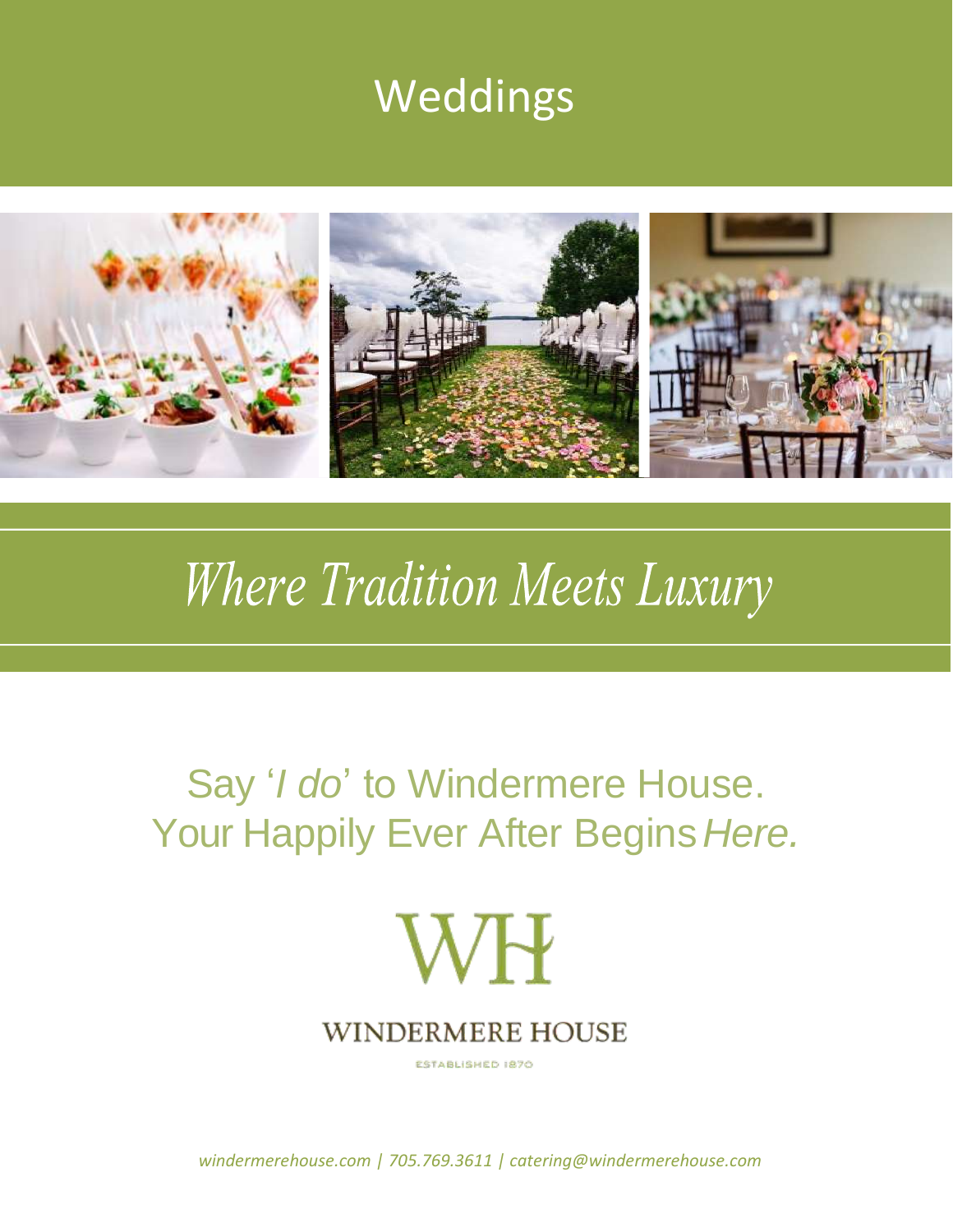### hors d'oeurvres

#### **cold**

sesame salmon tartare I crisp nori 35/dozen (GF) vegetarian quinoa "sushi" I nori I pickled mango I avocado 37/dozen (GF, v, vegan) gem lettuce bites I buttermilk ranch I radishes 29/dozen (GF, v) mini italian blt's I prosciutto I arugula I basil pesto I provolone I focaccia 35/dozen caprese skewers I bocconcini I cherry tomatoes I basil 33/dozen (GF, v) cherry tomato bruschetta I basil ricotta 33/dozen (v)

#### **hot**

vegan artichoke spinach cups 33/ dozen twice baked potatoes I goat cheese I double smoked bacon 37/ dozen z (GF) shrimp tempura I ginger dipping sauce 35/ dozen jerk chicken peach skewers 35/ dozen (GF) pea soup shooters I mint crème fraiche 30/dz (GF, v) cauliflower & cumin fritters I lime yoghurt 33/ dozen (v) braised beef short-ribs I truffle spun potatoes 35/ dozen (GF) spanakopita I sesame seeds I tzatziki 30/ dozen (v) vegetarian samosa I coriander chutney 30/ dozen (v) french onion beef sliders I horseradish aioli I gruyere 39/ dozen rosemary shrimp skewers I prosciutto 35/ dozen (GF) mac & cheese bites I truffle mayo I tomato chipotle chutney 25/ dozen (v) pistachio lamb pops I celeriac garlic puree 65/ dozen

minimum of three dozen of each. maximum of five choices.

#### **reception stations**

**imported & domestic cheese board** 21/ person rosemary roasted nuts I quince paste I crostini & crisps

**fruit platter** 17/ person a selection of seasonal fresh fruit I raspberry chia jam I coconut yogurt

**crudité** 15/ person crisp vegetables I hummus I avocado ranch dip

**land & sea charcuterie** 41/ person cured & smoked meats I beet cured salmon I poached shrimp I oysters, marinated grilled calamari I crab, marinated olives I artichokes I pickled vegetables I sauce vierge I chipotle cocktail sauce I lemons I horseradish I lemon aioli I grissini

#### **carving station**

all stations are served with fresh rolls and chef attended

**whole roast alberta rib-eye** 400 charred tomato jus I chimichurri I horseradish I assorted mustards *(serves aproximately 25 people)*

**lemon & rosemary leg of lamb** 225 onion marmelade I natural jus I mint chutney *(serves approximately 15 people)*

**fig porchetta** 150 pear chutney I pickled mustard seed jus *(serves aproximately 15 people)*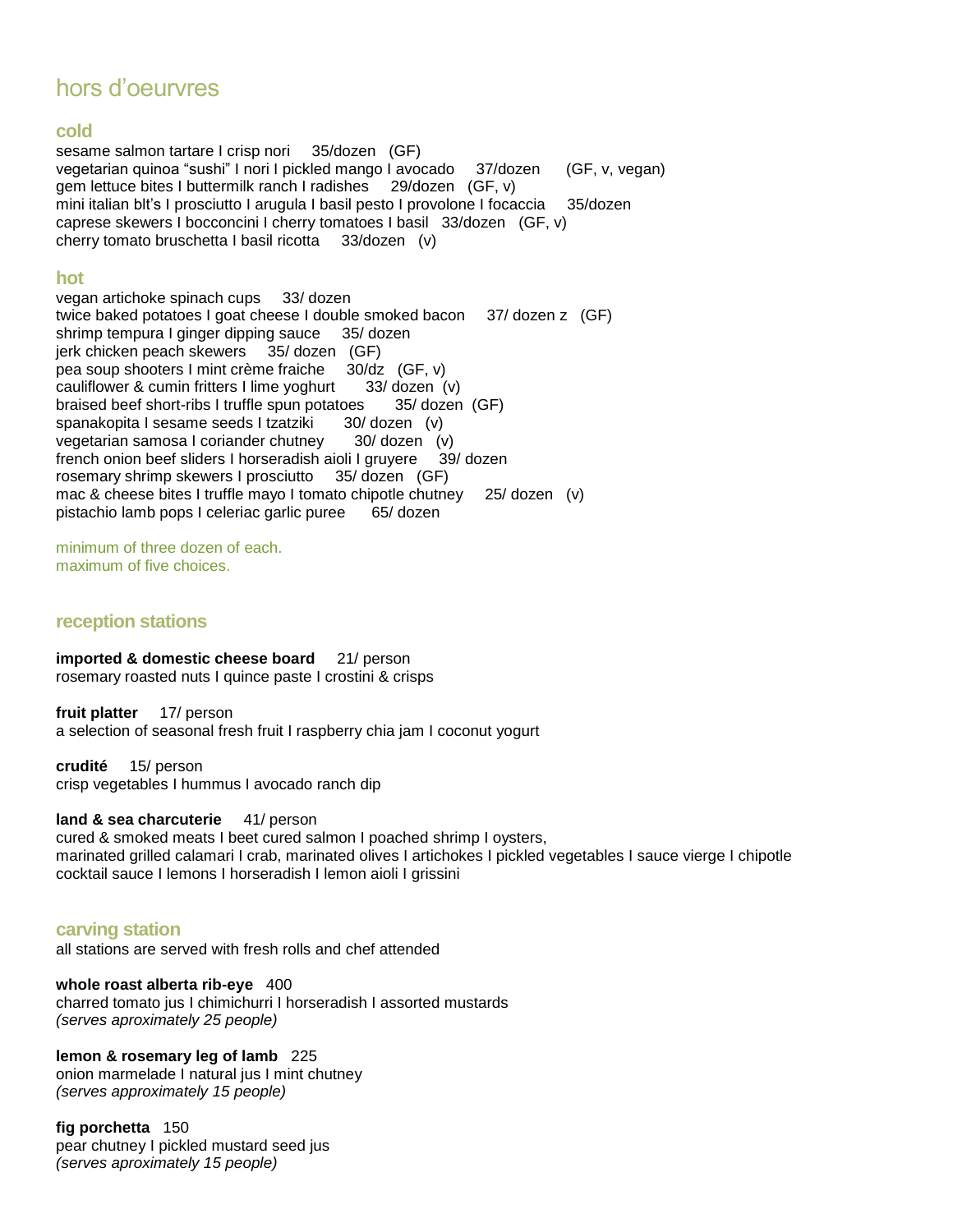#### **sushi platters**

**rosseau platter I 4 dozen** 105 california (crab, avocado, cucumber) a.c.a. (avocado, cucumber, asparagus) philadelphia (salmon, cream cheese, cucumber) **windermere platter I 4 dozen** 125 california (crab, avocado, cucumber) s.a.s. (spicy salmon, tempura crunch) dynamite (avocado, cucumber, crab, shrimp tempura)

#### **dinner options**

(served with warm artisanal rolls & unsalted butter, coffee & tea)

**windermere** 105/ person

1 st course arugula salad I fennel I radicchio I hazelnuts I lemon vinaigrette

2<sup>nd</sup> course beef tenderloin I garlic spun potatoes I spinach I roast cherry tomatoes I sauce perigueux

or

lemon butter seared scallops I peas I kale parsley risotto I pancetta

**pines** 95/ person

1st course organic greens I pickled heirloom carrots I frisee I red quinoa I raisins I almonds I herbed yoghurt dressing

2<sup>nd</sup> course

lemon thyme chicken supreme I seasonal vegetables, I du puy lentils I dark chicken mustard jus

or

pan seared pickerel I creamless corn I fingerling potatoes I seasonal vegetables I fish red wine sauce

#### **lakeside** 85/ person

1<sup>st</sup> course grilled tuna nicoise I asparagus I potato coins I radish I egg I tarragon mayo I olive vinaigrette

2<sup>nd</sup> course chili rubbed flank steak I charred broccolini I double smashed garlic potatoes I chimichurri

or

herb crusted salmon I fricassee of leeks I peas I forest mushrooms I carrot puree I sauce vierge

#### **segwun** 75/ person

1<sup>st</sup> course caesar salad I gem lettuce I garlic croutons I parmesan I lemon caesar dressing

2<sup>nd</sup> course

red wine braised beef short-ribs I seasonal vegetables I garlic spun potatoes I wild & tame mushroom jus

or

chicken diavolo I rapini I garlic spun potatoes I lemon natural jus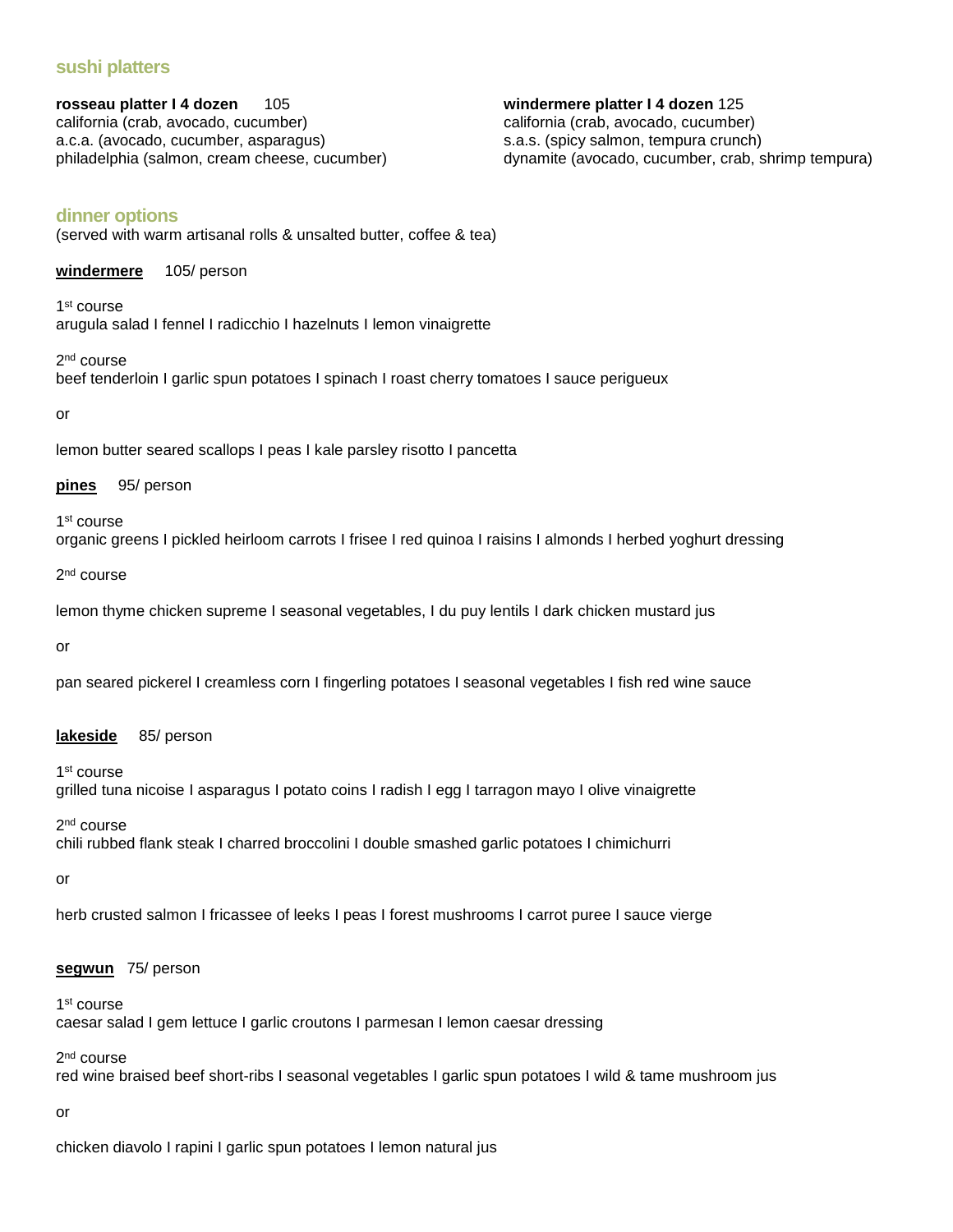#### **vegetarian**

(choice of one of the following)

harissa cauliflower steak I chickpeas I almonds I charred broccolini I chive beurre blanc

maple roast carrots I spinach I tahini I pomegranate

ricotta ravioli I walnuts I cremini mushrooms I truffle brown butter

#### **desserts**

(choice of one of the following)

steamed lemon pudding I blueberry compote

milk chocolate salted caramel tart

vanilla cheesecake I candied walnuts

sticky toffee pudding I vanilla ice cream I pecan caramel sauce

**children** 30/per child (served with warm artisanal rolls & unsalted butter, pop, juice or milk)

1 st course crisp vegetables I buttermilk ranch dip

2<sup>nd</sup> course (choice of one for all kids attending the wedding)

chicken strips I choice of fries or caesar I honey mustard cheeseburger I choice of fries or caesar roast chicken breast I spun potatoes I green beans darne of salmon I spun potatoes I green beans

3 rd course chocolate brownie waffle sundae

#### **late night**

**poutine** 60/ dozen (choice of sweet potato or russet fries) quebec cheese curds I scallions I vegetarian gravy

*enhancements: jerk chicken 12/dozen pulled pork 15/ dozen fried brussels sprouts 9/ dozen*

**pies**  (12", choice of two)

**queen margherita** 15/ pizza plum tomato sauce I buffalo mozzarella I basil

**carnivore** 19/ pizza calabrese salami I chorizo I ham I ground beef I tomato sauce I mozzarella I parmesan